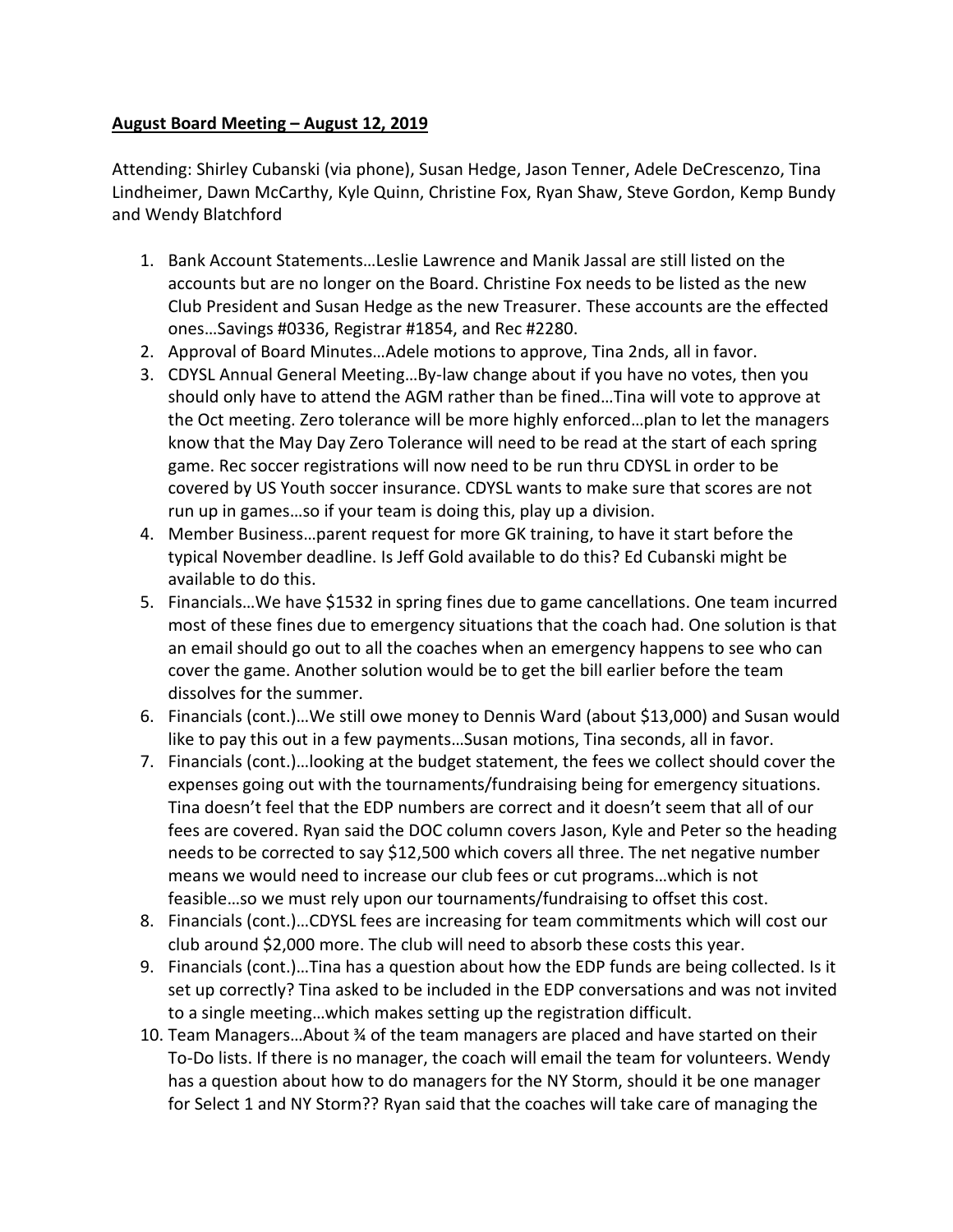Storm teams. Also, if we are going to require the managers to volunteer for May Day then it should be a flat discount of \$500 for all managers.

- 11. Patrick O'Keefe…he is doing Technical Training for Boys U16+. When Adele questioned why no Technical Training was offered for that age group, she was told that no one volunteered. Joe Powers volunteered to run TT for the older girls group for free. Last year Kyle did TT training for this age group. When the TT training was communicated for this year, the appearance was that the group was being slighted. We need to be more focused on offering BOTH boys and girls equal training and if it doesn't/can't happen, we need to communicate better why it didn't happen. The messaging needs to be better.
- 12. CDYSL trophies…this year the trophies are TEAM trophies rather than the individual ones usually given. Christine will post on Facebook the results of the spring season wins by our teams.
- 13. Registrar's Report…All rec and travel registrations will now go thru CDYSL. As long as rec is under SWSC, it will be effected by this new rule. It will cost \$10 per player plus coach background check expenses. We cannot change fall rec at this point, but will need to address the increase for spring rec.
- 14. Registrar's Report…CDYSL has also increased several other fees. If you move a player, a new pass will increase from \$2 to \$25. If you guest a player, the fee will increase from \$5 to \$25. Team commitments are going from \$110 to \$125. Player costs are now \$35 instead of \$30.50….or pay a max roster cost of \$675-825 depending upon your roster size which allows for easier player movement. CDYSL is moving to a new registration platform, probably next year.
- 15. Rec (Kyle Quinn)…registrations are going well. He is projecting 300 for fall (we had 350 last fall) but expects more than that. Older groups will have player placements and refs…he is looking for volunteer refs, 3 per Saturday, from the U14+ travel teams. He needs some volunteers for opening day which is September 7<sup>th</sup>. He will ask Gavin Park that the porta potties we pay for be placed only on soccer fields and that they line the U10 fields as well as the older team fields. Travel coaches need to remember to return goals.
- 16. Winter practice scheduling (Kyle)…Dorothy Nolan cannot be realistically used as availability is spotty. He has requested time in the Middle School gyms but not sure what we will get. YMCA we have time reserved from 6:30 – 9:00 pm. Saratoga Rec center will open reservations mid-August. The Adk Dome has room for us and we could expand our time there. We will also have Charbs space. He is waiting for the schools to respond to his reservations.
- 17. Coerver (Kyle)…he is waiting to hear on these dates from Coerver.
- 18. Fall Ball…we planned on paying for their registration fees this year, which would run \$2- 3K, but we don't think we can afford it. Last year teams paid for their own fall fees. So we will let teams pay their fall fees again this year but look toward including it into the budget for next year. Tina needs info to her by August 20<sup>th</sup>.
- 19. DOC…Recruiting issues…Jason is having a problem finding coaches for all of our teams. Players are coming to us but it's harder to get coaches here. We have 1 ½ teams that still need coaches. Kyle suggests that we advertise for coaches. Jason suggests that we